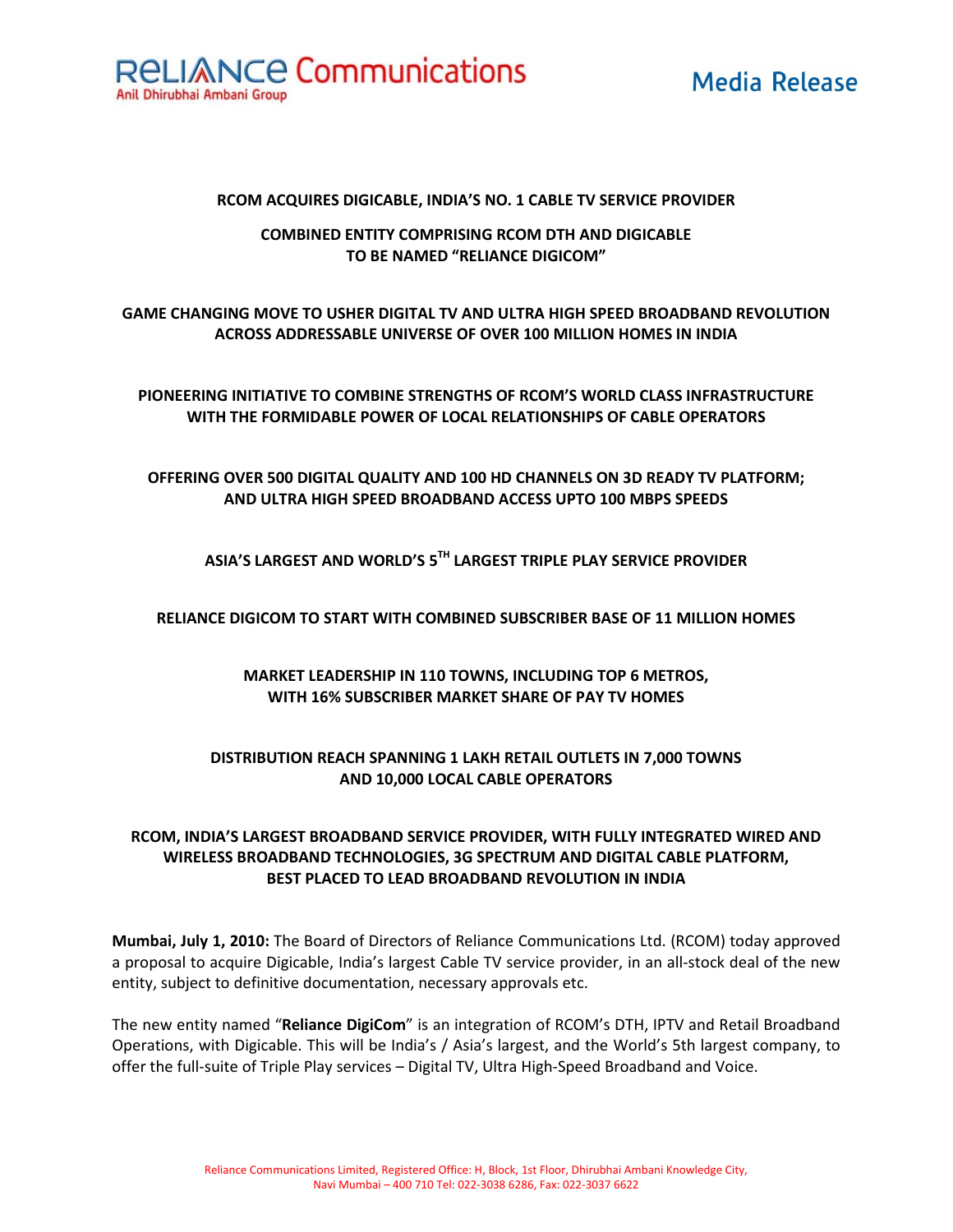Commenting on the acquisition, Mr. Anil D. Ambani, Chairman, Reliance Communications, said:

"Reliance Communications led the telecom revolution in India by growing its subscriber base to over 100 million customers in a short span of just five years. The Digital TV and Broadband space is poised for similar explosive growth in the years ahead. With this game changing move, we hope to lead the next revolution in digital home entertainment in India, by offering a world class TV experience and ultra high speed broadband capability to a billion people.

The new company, Reliance DigiCom, will fuel our '4-screen strategy' to own mobile, cinema, TV and computer screens, that are rapidly becoming an integral part of our customers' daily lives, leading to world-class convergence of information, communication and entertainment solutions and services."

Reliance DigiCom's Triple Play Services comprise of:

- Digital TV (DTH, Cable, IPTV, HITS): Digital TV platform ready to offer double the number of channels as available on any existing platform, and a host of innovative Value Added Services
	- Over 500 digital quality and 100 High Definition Channels
	- Internet on TV
	- $-3D$  TV
	- Video on Demand
	- Interactive Gaming
- Broadband: Metro Ethernet and Digital cable combination to offer internet speeds of up to 100 mbps, significantly ahead of all proven Wireless, Wimax and Broadband Wireless Access (BWA) technologies
- Voice: Voice over Internet Protocol

Reliance Communications, credited with the fastest ramp-up of DTH subscribers in the world, is confident of building an extremely profitable business model from a high potential yet currently fragmented / underdeveloped TV and Broadband market in the country.

#### **About Reliance Communications**

Reliance Communications Limited founded by the late Shri Dhirubhai H Ambani (1932-2002) is the flagship company of the Reliance Anil Dhirubhai Ambani Group. The Reliance Anil Dhirubhai Ambani Group currently has a net worth in excess of Rs. 64,000 crore (US\$ 13.6 billion), cash flows of Rs. 13,000 crore (US\$ 2.8 billion), net profit of Rs. 8,400 crore (US\$ 1.8 billion).

Reliance Communications is India's foremost and truly integrated telecommunications service provider. The Company, with a customer base of 109 million including over 2.5 million individual overseas retail customers, ranks among the Top 4 Telecom companies in the world by number of customers in a single country. Reliance Communications corporate clientele includes 2,100 Indian and multinational corporations, and over 800 global, regional and domestic carriers.

Reliance Communications has established a pan-India, next generation, integrated (wireless and wireline), convergent (voice, data and video) digital network that is capable of supporting best-of-class services spanning the entire communications value chain, covering over 24,000 towns and 600,000 villages. Reliance Communications owns and operates the world's largest next generation IP enabled connectivity infrastructure, comprising over 190,000 kilometers of fiber optic cable systems in India, USA, Europe, Middle East and the Asia Pacific region.